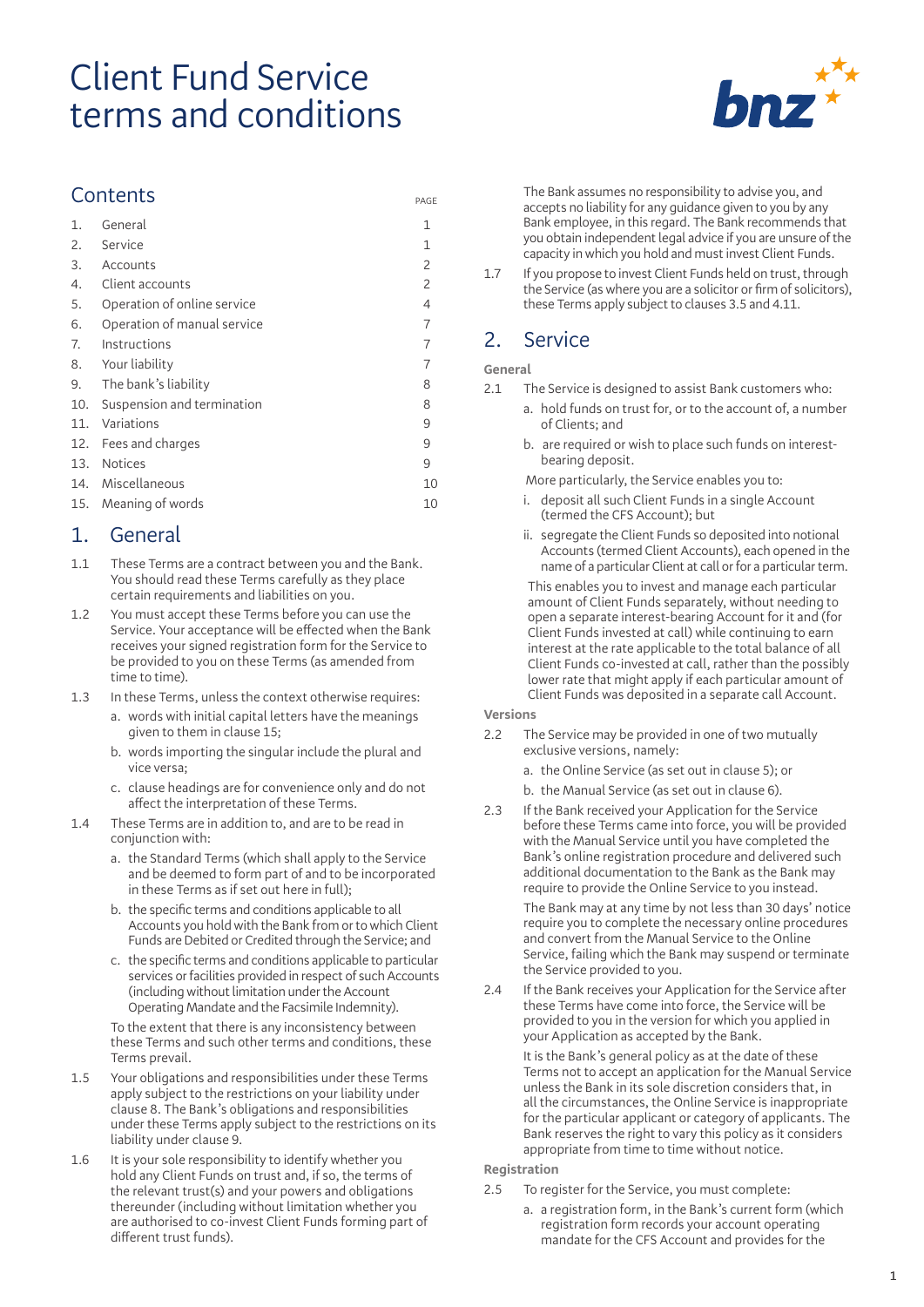appointment of Authorised Signatories in respect of the Service, all subject to clause 2.7);

- b. a facsimile indemnity in relation to the Service, in the Bank's current form; and
- c. such other application documentation as the Bank may from time to time require, and deliver these to the Bank. If you are applying for the Online Service, you must in addition complete the applicable online registration procedures. Your Application is subject to approval by the Bank.
- 2.6 You agree that the Facsimile Indemnity:
	- a. will remain in full force and effect at all times while the Service is provided to you; and
	- b. applies to all Instructions by Authorised Signatories under these Terms.

#### **Modification**

- 2.7 You may apply to the Bank to add or remove Authorised Signatories, alter the degree of authorisation required for Instructions to be effective or otherwise modify the Service provided to you. Such application must be made in the manner from time to time required by the Bank for the Service and is subject to approval by the Bank. You acknowledge that:
	- a. modifications approved by the Bank under this clause 2.7 will apply to the Service alone, and will not alter any other operating mandate you have with the Bank; and
	- b. modifications you make to other operating mandates you have with the Bank will not apply to the Service.

### **Restrictions**

- 2.8 The Service is only available:
	- a. on the CFS Account nominated by you in respect of which the Bank has agreed to provide the Service pursuant to your Application; and
	- b. in respect of such services as the Bank from time to time determines.
- 2.9 You may not use the Service, or permit it to be used, for any purpose other than carrying out lawful banking transactions and enquiries on the CFS Account and Client Accounts.

### 3. Accounts

- 3.1 Operating the Service requires:
	- a. a Clearing Account;
	- b. a CFS Account; and
	- c. one or more Client Accounts for each Client whose funds are being invested through the Service.
- 3.2 The Clearing Account is an operating Account which you hold with the Bank:
	- a. into which all Client Funds will be deposited prior to being invested through the Service; and
	- b. to which each amount of Client Funds invested through the Service will generally (subject to these Terms) be retransferred when the relevant investment matures or is otherwise terminated.

When you register for the Service, you must specify which Account will operate as your Clearing Account.

3.3 The CFS Account is an Account which you hold with the Bank and to which all Client Funds being invested through the Service are transferred from the Clearing Account. Each amount of Client Funds is held on deposit in the CFS Account for the duration of its investment through the Service.

> When you register for the Service, you must specify which Account will operate as your CFS Account.

3.4 A Client Account is a notional account opened through the Service in the name of a particular Client (or particular Clients jointly). Each amount of Client Funds invested through the Service is notionally transferred from

the CFS Account to a particular Client Account and treated as if separately invested in that Client Account (notwithstanding that it in fact remains deposited in the CFS Account), as more fully set out in clause 4.

#### **Trust funds**

- 3.5 If you hold Client Funds on trust, the following additional provisions apply to the Service as provided to you:
	- a. The Clearing Account must be a trust account
	- b. The CFS Account must be a trust account, different from the trust account nominated as the Clearing Account
	- c. You undertake that the CFS Account:
		- i. will not be used as an operating account; and
		- ii. will only receive deposits of Client Funds being Credited to Client Accounts.

To illustrate, if you are a solicitor or firm of solicitors, your Clearing Account would be your general solicitor's trust account while your CFS Account would be a separate, dedicated trust account.

- d. By using the Service, you warrant to the Bank on a continuing basis that:
	- i. the Clearing Account and CFS Account nominated in your Application are trust accounts, duly operated as such;
	- ii. the CFS Account is at all times operated in accordance with clause 3.5(c); and
	- iii. you have all necessary authority and consents to co-invest all Client Funds through the Service and to establish each Client Account and operate it as it is in fact being operated.

You agree on demand to indemnify the Bank against any loss, expense or liability the Bank may suffer or incur if any of these warranties is breached.

### 4. Client accounts

**Opening**

4.1 As and when required, a particular Client's name may be added to your Client List. Once that has been done, one or more Client Accounts may be opened in the name of that Client.

> Client Accounts may also be opened in the joint names of Clients listed in the Client List.

Before a particular Client's name can be added to your Client List you agree that you will: verify the identity of that Client; keep and provide to us if requested such records as may be required to prove to our satisfaction the identity of that Client; and advise the Client of your obligation to provide us with such information if requested by us.

4.2 A Client Account may be opened as either a call account or a term deposit account having a specified maturity, as the case may require.

### **Deposits**

4.3 An Instruction that a particular amount of Client Funds must be transferred from the Clearing Account to the CFS Account must specify the Client Account to which that amount must be Credited.

The Client Account so specified will be Credited with the relevant amount immediately that amount has been transferred to the CFS Account as Instructed.

- 4.4 Client Funds Credited to a particular Client Account will in reality remain on deposit in the CFS Account. However, they will be treated as separately invested in the relevant Client Account. Thus, the Bank will:
	- a. Credit the interest on the credit balance of a particular Client Account (as calculated in accordance with clauses 4.5 and 4.6) to that Client Account; and
	- b. provide separate account information in respect of the principal and interest Credited to each Client Account.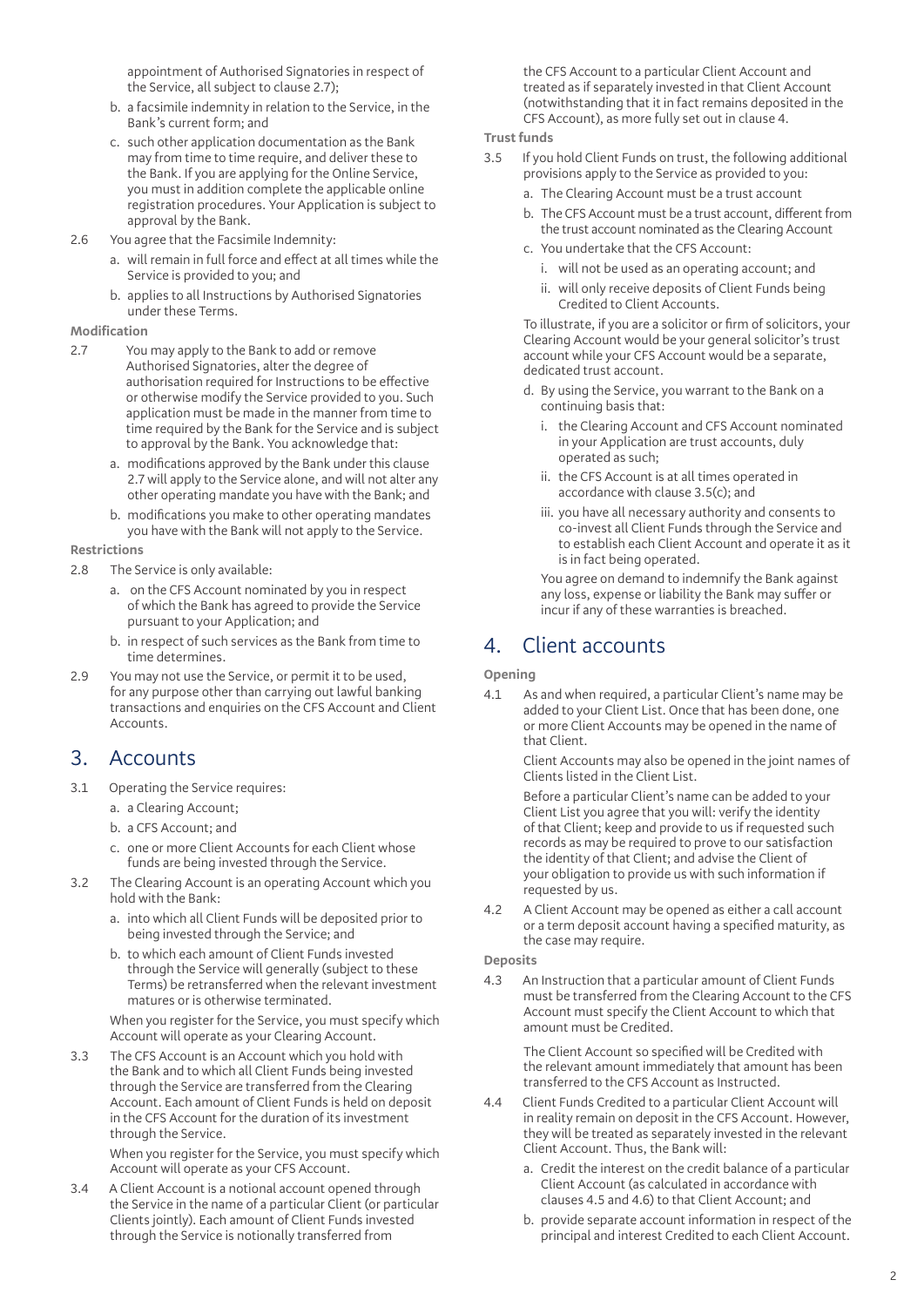#### **Interest**

- 4.5 A Client Call Account will bear interest on its credit balance from time to time at the rate and on the terms that would have applied, had:
	- a. the Client Funds Credited to that Client Call Account; plus
	- b. the Client Funds Credited to all other Client Call Accounts opened under the CFS Account, been deposited with the Bank at call in one lump sum.
- 4.6 A Client Term Account will bear interest on the principal balance thereof:
	- a. at a fixed rate, being:
		- i. the Bank's rate for Client Term Accounts of that tenor prevailing on the day the principal amount is Credited to the relevant Client Term Account; or
		- ii. where the investment is rolled over at maturity, the Bank's rate for Client Term Accounts of that tenor prevailing on the first day of the new term,

unless another rate has been specifically agreed; and

b. otherwise on the terms (including without limitation as to calculation methods and rate decreases for early withdrawals) that would have applied, had the principal Credited to the relevant Client Term Account been invested for the same term in a separate term deposit Account opened with the Bank.

On the interest payment date, the interest will either be capitalised or Credited to the Clearing Account or another Account, as Instructed (subject to clause 4.11).

#### **Deduction of commission**

- 4.7 The Service enables commission to be deducted from the Interest to be Credited to Client Accounts or particular Client Accounts, as follows:
	- a. If the Online Service is provided to you, you may give standing directions in your Application specifying:
		- i. that commission is to be deducted;
		- ii. the rate of deduction; and
		- iii. the Account to which such commission must be Credited.
	- b. If the Manual Service is provided to you, the rate at which commission is to be deducted and the Account to which it must be Credited may be specified in the Instruction given when opening the relevant Client Account.

#### **Tax deductions**

- 4.8 If the Bank has been supplied with a particular Client's IRD number and tax rate, the Bank will (to the extent required or permitted by law from time to time):
	- a. deduct withholding tax from the interest to be Credited to the Client Account(s) opened in that Client's name at that rate; and
	- b. send the withholding tax certificate in respect of such interest either to you or directly to that Client, at his or her address as last notified to the Bank (as the Bank may determine).

Otherwise, the Bank will deduct withholding tax from the interest Credited to Client Accounts at the rate prescribed by law in the circumstances.

#### **Withdrawals**

- 4.9 If the Online Service is provided to you, then (subject always to clause 4.11) monies Credited to a Client Account and maturing, being withdrawn or otherwise falling due for repayment will be Credited out of the Client Account as follows:
	- a. Principal monies Credited to a Client Account will on the due date for repayment thereof be Credited to the Clearing Account
	- b. Interest monies Credited to a Client Account will on the due date for payment thereof be Credited to the Account you nominated for that purpose in your Application ("Nominated Account")

Subject to clause 4.11, the Nominated Account may be either the Clearing Account or another Account held by any Person with any financial institution. That direction may be varied (either generally or in relation to specific Client Accounts) by way of a subsequent Instruction given and (if required under your Application) authorised through the Service (see clause 5.7(e)(i)). Failing any contrary direction in your Application or such subsequent Instruction, the Bank will on the due date for payment Credit all such interest to the Clearing Account.

- 4.10 If the Manual Service is provided to you, then (subject always to clause 4.11) the Instruction given to open a particular Client Account may direct the Account(s) ("Nominated Account(s)") to which the interest and principal Credited to that Client Account, must be Credited when due. Subject to clause 4.11, a Nominated Account may be either the Clearing Account or another Account held by any Person with any financial institution. Failing any such direction, the Bank will on the due date for payment credit all such interest and principal to the Clearing Account.
- 4.11 If the CFS Account is a trust account (as required where you hold Client Funds on trust), the Bank:
	- a. recommends, and may require, that all monies Credited to Client Accounts (whether on account of principal or interest) and maturing, being withdrawn or otherwise falling due for repayment, be Credited to the Clearing Account when due; and
	- b. reserves the right to refuse any Instruction to the contrary.
- 4.12 You acknowledge that where interest and/or principal monies must be Credited to a Nominated Account held with another financial institution:
	- a. the Service:
		- i. will enable a User (for the Online Service) or Authorised Signatory (for the Manual Service) to confirm whether the Bank has Debited the relevant amount from the Client Account and CFS Account; but
		- ii. will not enable a User to confirm whether that amount has been received by the Receiving Financial Institution; and
	- b. while the Bank will use reasonable endeavours to effect payment to the Receiving Financial Institution in accordance with the relevant Credit Instruction (subject to these Terms), the Bank cannot guarantee that the intended payee will receive those funds.

### **Reliance**

- 4.13 Subject to these Terms, you agree that the Bank:
	- a. may rely on (and you hereby authorise the Bank to act on) any Instruction given and (if required) authorised in the manner required under these Terms, without any enquiry as to the identity or authority of the Person giving that Instruction; and
	- b. will not in any way be liable to you for acting on any such Instruction.
		- In particular, you acknowledge and agree that:
		- i. will neither the Bank nor any Receiving Financial Institution is under any obligation to validate an Account number specified in a Credit Instruction against any other information given to the Bank or that Receiving Financial Institution (such as the payee's name);
		- ii. if an incorrect Account number is specified in a Credit Instruction, the funds may be credited to an incorrect Account;
		- iii. any payment made by the Bank in consequence of an erroneous Credit Instruction can be recovered from the Account so Credited only if the holder of that Account consents thereto, so that you may suffer loss as a result; and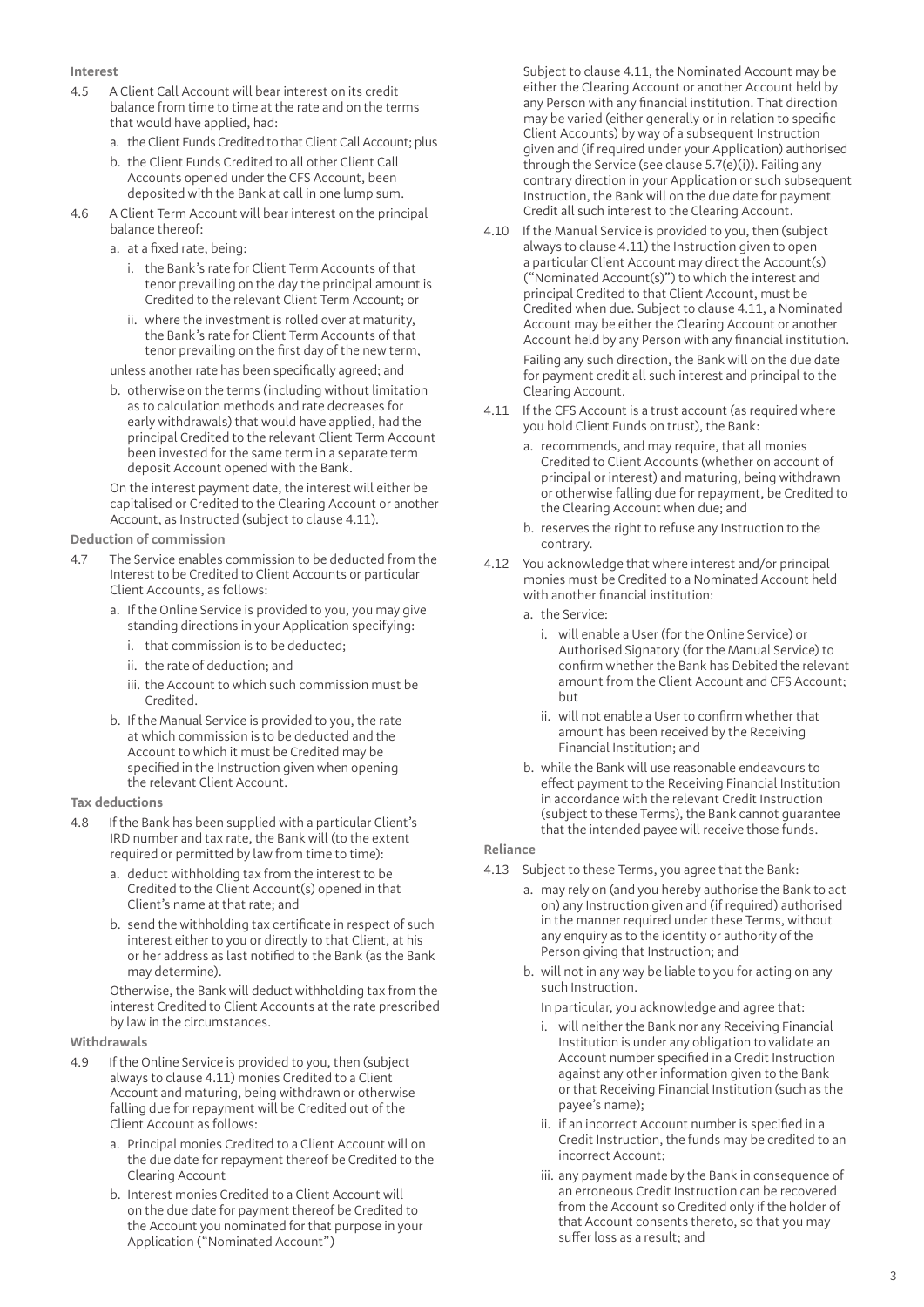iv. the Bank will co-operate with you and the relevant Receiving Financial Institution as reasonably necessary to try to recover any payment made in error, at your sole cost; but neither the Bank nor the Receiving Financial Institution has any liability to you if any such attempt fails.

The provisions of this clause 4.13 are also for the benefit of, and may be enforced by, every Receiving Financial Institution under the Contracts (Privity) Act 1982.

#### **Third party claims**

- 4.14 Clients have no authority to give Instructions in relation to the CFS Account or Client Accounts. However, if the Bank receives a claim to funds Credited or to be Credited to the CFS Account or to a particular Client Account, the Bank may in its discretion refuse to comply with any Instruction in relation to those funds until:
	- a. ordered to comply by a Court of competent jurisdiction:
	- b. indemnified (to the Bank's reasonable satisfaction) against all liability or loss which the Bank may incur or suffer if it complies with such Instruction; or
	- c. the claim has been resolved to the Bank's reasonable satisfaction.

#### **Account closing**

- 4.15 A Client Account must have a nil balance before it can be closed.
- 4.16 All Client Accounts must be closed before the CFS Account can be closed.

### 5. Operation of online service

5.1 This clause 5 applies if the Bank provides the Online Service to you.

#### **Access**

5.2 The Bank will use all reasonable endeavours to provide online access to the Service at all times.

> However, the Bank will every night undertake batch processing outside normal business hours (usually from 8pm to 2am although this is subject to change). During such times:

- a. Users can log-in to the Service to view the Client List and access information about the CFS Account, Client Accounts and pending Instructions; but
- b. all other functions (including opening and closing Client Accounts and giving Credit Instructions) will be disabled.

Furthermore the Bank will periodically undertake other system maintenance and upgrades outside normal business hours. During such times users will not be able to login to the service whatsoever.

- 5.3 If at any time online access to the Service is disrupted due to internet outage or any system or equipment failure (whether at your end, the Bank's end or otherwise), then (notwithstanding anything to the contrary in this clause 5):
	- a. any User who is an Authorised Signatory may by facsimile signed by him or her request such information and reports in relation to the Client List, CFS Account and Client Accounts as are from time to time made available through the Service; and
	- b. an Instruction may be given by facsimile signed by the same number and level of Users (being Authorised Signatories) as would be required to give and (if required) authorise that Instruction online.

You agree that if the Bank receives any Instruction so given by facsimile, the Bank may assume that access to the Service has been disrupted, and may accordingly act on that Instruction, without the need for further enquiry.

The provisions relating to information delivery and the processing, variation and cancellation of Instructions given by facsimile pursuant to the Manual Service, as

set out in clause 6, will apply (subject to all necessary amendments) to requests and Instructions by facsimile under this clause 5.3.

You must ensure that there are at all times sufficient Authorised Signatories to give and (if necessary) authorise Instructions by facsimile when online access to the Service is disrupted.

#### **Range of Users**

- 5.4 A range of Users may be appointed to log-in to and use the Service. A particular User's authority to engage in a given transaction through the Service will depend on his or her level of authorisation, as set out in clauses 5.7 to 5.11.
- 5.5 The range of Users is:
	- a. Administrators;
	- b. Authorisers; and
	- c. Sub-users.
- 5.6 There must at all times be at least one Administrator. The appointment of other Users is optional, depending on your requirements.

#### **Administrators**

- 5.7 An Administrator is the highest level of User. An Administrator has authority to do the following:
	- a. An Administrator can appoint or remove Users (as set out in clause 5.10) and grant them specified Access Rights. (However, an Administrator cannot appoint a User as an Authorised Signatory.)
	- b. An Administrator can allocate all User IDs, set all Users' initial Passwords, reset all Users' Passwords, apply for NetGuard Tokens for individual Users and apply for a single NetGuard Token to be used for a range of internet banking services (as set out in clause 5.14(e)).
	- c. An Administrator can add a new Client to, delete a Client from, and amend a Client's details in, the Client List.
	- d. An Administrator can open and (once it has a nil balance) close any Client Account.
	- e. An Administrator can generally Instruct the transfer of Client Funds from the Clearing Account to the CFS Account and give any Instruction in respect of the CFS Account and all Client Accounts.

However, you are able to specify in your Application that Controlled Instructions, being Instructions to:

- i. vary the directions given in your Application under clause 4.9(b) relating to the Account to which interest Credited to Client Accounts must be paid when due (either generally or in relation to particular Client Accounts);
- ii. Credit any monies to, or Debit any monies from, the CFS Account;
- iii. Credit any monies to, or Debit any monies from, a Client Account; or
- iv. break any Client Term Account (whether in whole or in part),

require additional authorisation. In that case, any Controlled Instruction given by an Administrator will need to be authorised by another Administrator or an Authoriser before being processed.

- f. An Administrator can authorise Controlled Instructions initiated by other Users.
- g. Subject to clause 5.20, an Administrator may request the Bank to cancel or amend an Instruction after it has been given and (if required) authorised, if the Bank has not yet fully processed it.
- h. An Administrator can view all information relating to the Client List, Clearing Account, CFS Account, Client Accounts and pending Instructions which is from time to time made accessible to Users through the Service.
- i. An Administrator can apply for NetGuard Bypass, as set out in clause 5.15.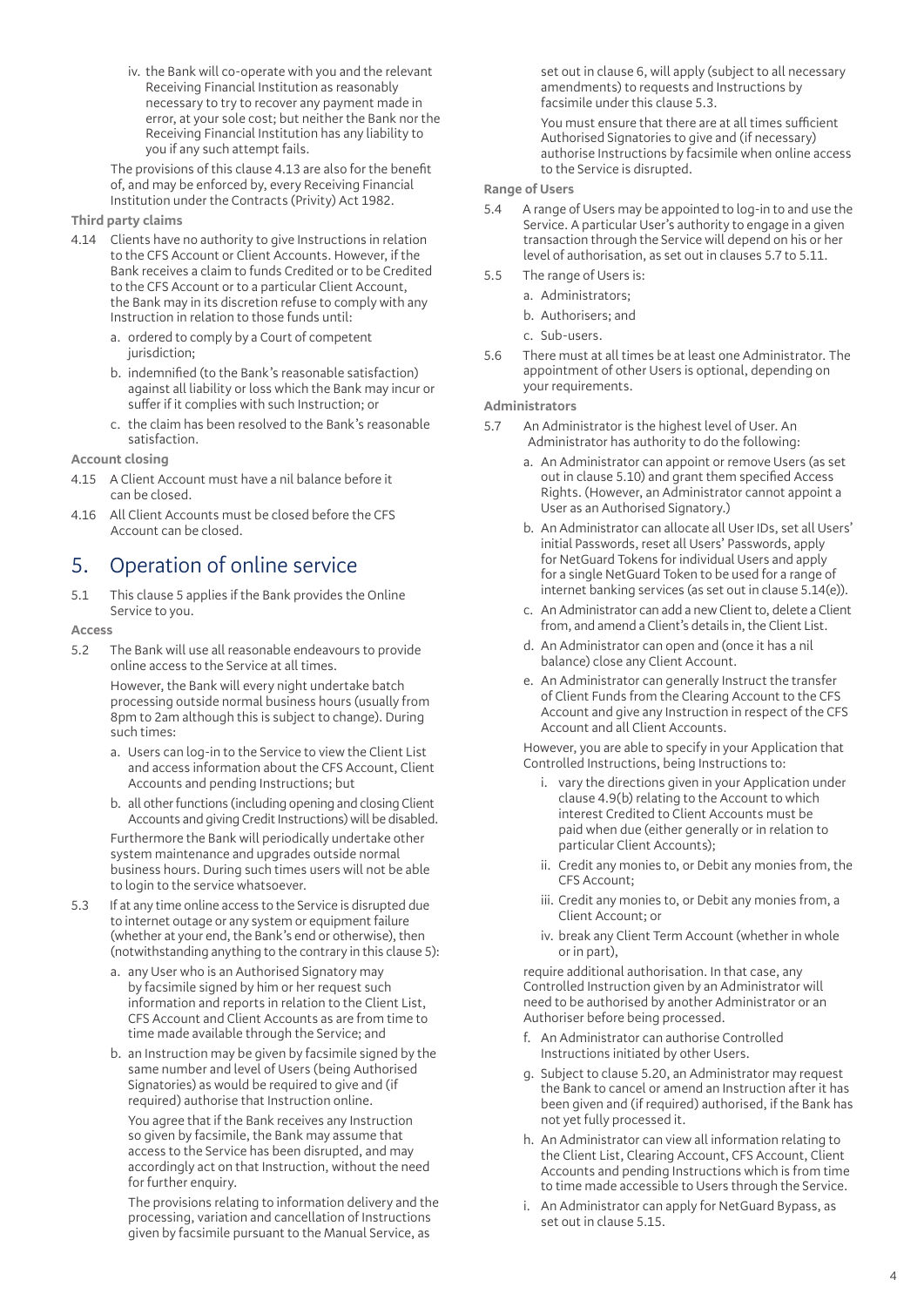#### **Authorisers**

- 5.8 An Authoriser has the following authority:
	- a. An Authoriser can add a new Client to, delete a Client from, and amend a Client's details in, the Client List.
	- b. An Authoriser can open and (once it has a nil balance) close any Client Account.
	- c. An Authoriser can generally Instruct the transfer of Client Funds from the Clearing Account to the CFS Account and give any Instructions in respect of the CFS Account and all Client Accounts, subject to authorisation of Controlled Instructions by an Administrator or another Authoriser, if so required under your Application.
	- d. An Authoriser can authorise Controlled Instructions initiated by other Users.
	- e. An Authoriser can view all information relating to the Client List, Clearing Account, CFS Account, Client Accounts and pending Instructions which is from time to time made accessible to Users through the Service.

#### **Sub-users**

- 5.9 A Sub-user has the following authority:
	- a. A Sub-user can add a new Client to, delete a Client from, and amend a Client's details in, the Client List.
	- b. A Sub-user can initiate Controlled Instructions in respect of each Client Account for authorisation by an Administrator or (if appointed) Authoriser.

All Controlled Instructions given by a Sub-user require authorisation. In your Application you must specify whether Controlled Instructions given by Sub-users require one or two such authorisations. A Controlled Instruction given by a Sub-user will not be processed until the necessary authorisation(s) have been given.

c. A Sub-user can view all information relating to the Client List, Clearing Account, CFS Account, Client Accounts and pending Instructions which is from time to time made accessible to Users through the Service.

#### **Appointment of Users**

- 5.10 The following provisions apply to the appointment of Users:
	- a. The only Persons who may be Administrators are:
		- i. you (but if you are joint holders then any of you, and if you are a company, then a director); or
		- ii. authorised signatories for your Clearing Account and CFS Account under your Account Operating Mandate.
	- b. In your Application you must appoint an Administrator. The Bank recommends that you (or if you are a company, a director) are appointed as the first Administrator.
	- c. Additional or replacement Administrators may be appointed by:
		- i. the existing Administrator (subject to the Bank receiving your signed authorisation); or
		- ii. you.

However, there may not be more than two Administrators at any one time.

- d. An Administrator may be removed by you or (if there are two Administrators) the other Administrator. However, you must ensure that there is at least one Administrator at all times.
- e. If you require the appointment of one or more Authorisers (to assist the Administrator(s) in giving Instructions and/ or authorising Controlled Instructions), you may specify this in the Application. The Administrator (or if there are two Administrators, either of them) may then appoint as many Authorisers as required.
- f. The Administrator (or if there are two Administrators, either of them) may appoint as many Sub-users as required.
- g. Only individuals may be appointed as Users.
- h. It is your responsibility to ensure that an Administrator promptly updates all User details and details of all Access Rights afforded to those Users.
- 5.11 For the avoidance of doubt:
	- a. an Administrator can be appointed only by yourself or (subject to the Bank receiving your signed authorisation) by another Administrator;
	- b. you can appoint or remove any Administrator notwithstanding that you may never have been, or no longer be, an Administrator yourself (provided that you must ensure that there must at all times be no less than one and no more than two Administrators);
	- c. where two Administrators have been appointed, they both have the same rights and either one can remove the other; and
	- d. only you can nominate the Clearing Account and CFS Account, specify whether or not Authorisers are able to be appointed, specify whether or not Controlled Instructions given by Administrators or Authorisers require additional authorisation, appoint or remove Authorised Signatories or (save as contemplated by clause 5.7(e)(i)) otherwise alter your mandate to the Bank pursuant to your Application.

#### **Security**

- 5.12 A User must enter a valid Access Number, User ID, Password and (unless NetGuard Bypass applies under clause 5.15) NetGuard Log-in Code in order to log-in to and use the Service.
- 5.13 The Administrator must allocate a User ID and initial Password to every User. The Password must thereafter be changed by that User.
- 5.14 NetGuard:
	- a. A NetGuard Log-in Code is a set of numbers randomly generated by a NetGuard Token and valid for approximately one minute. The User is required to enter the NetGuard Log-in Code which is valid at the time of use.
	- b. A User must enter a NetGuard PIN to cause a particular NetGuard Token to generate a NetGuard Log-in Code.
	- c. Every User requires a unique NetGuard Token. A NetGuard Token may only be used by the User to whom it is currently issued (so that Users may not share NetGuard Tokens or borrow each other's NetGuard Tokens). However, the Administrator may apply to the Bank that a User may reuse a NetGuard Token previously issued to a different User provided:
		- i. the NetGuard Token is still in the physical possession of the Administrator or you; and
		- ii. the NetGuard Token has been deactivated.

Such application must be made in the manner from time to time required by the Bank and is subject to approval by the Bank.

A NetGuard Token cannot be reused pursuant to this clause if it is currently being used in respect of internet banking for Accounts which other nominated customers hold with the Bank (pursuant to clause 5.14(e)(ii)(bb)).

- d. The Bank will issue a NetGuard Token to a User upon application by you or the Administrator. Such application must be made in the manner from time to time required by the Bank and is subject to approval by the Bank.
- e. You or the Administrator may apply that a particular User may use a single NetGuard Token to conduct internet banking in respect of both:
	- i. the CFS Account (together with the Client Accounts opened under it) through the Service; and
	- ii. as the application may specify:

(aa) other Accounts you hold with the Bank, through other internet banking services provided to you by the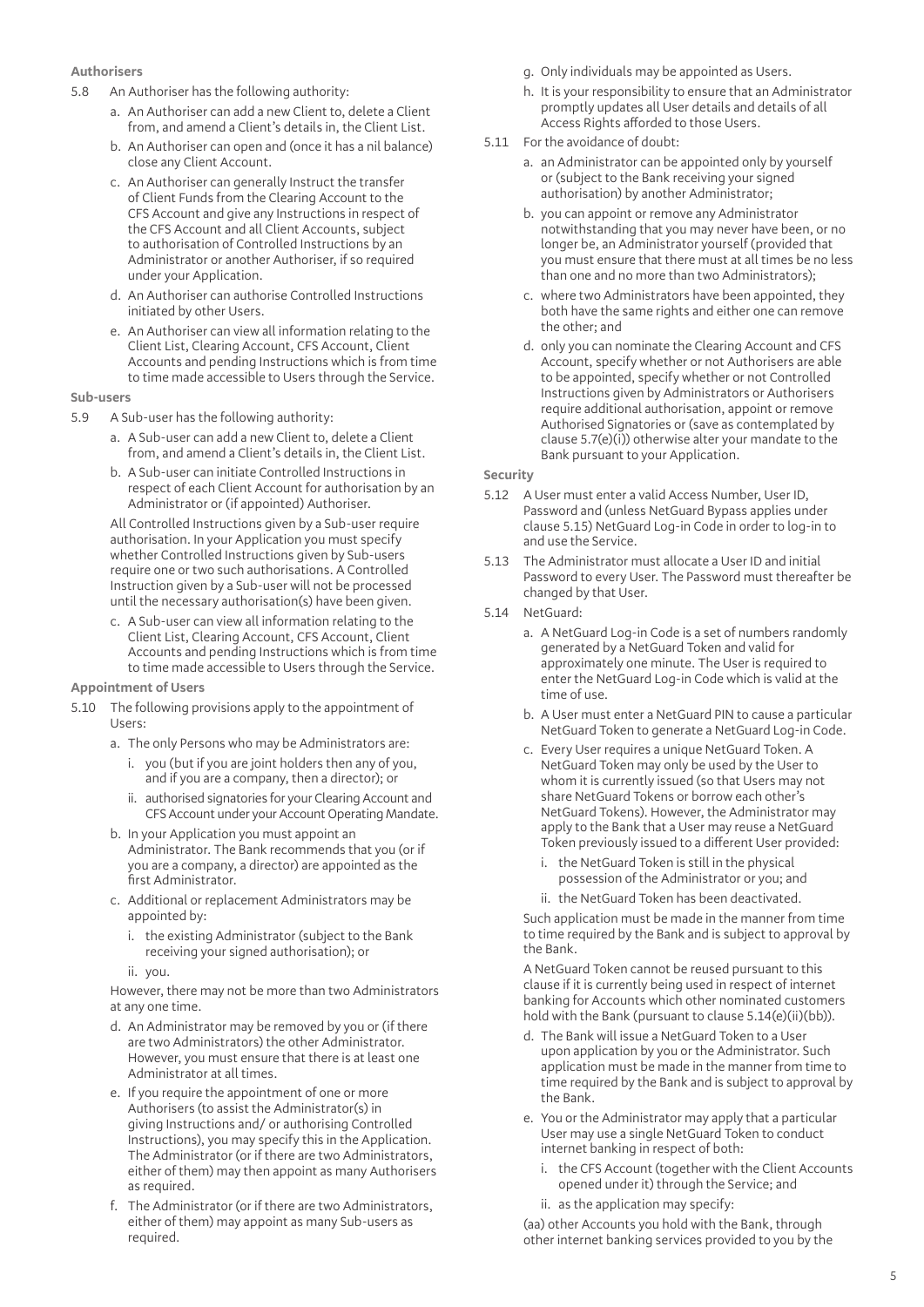Bank (such as through the Internet Banking for Business service); and/or

(bb) Accounts which other nominated customers (such as your related companies, if you are a company) hold with the Bank.

Such application must be made in the manner from time to time required by the Bank and is subject to approval by the Bank. Clause 5.15(b) will apply whenever such approval is granted.

- f. The Bank will mail all NetGuard Tokens issued under clause 5.14(d), to the Relevant User at the address the Bank currently holds for you. The Bank will separately notify the Relevant User of the initial PIN number needed to activate the NetGuard Token issued to him or her. In respect of NetGuard Tokens reused pursuant to clause 5.14(c) the Bank will separately notify the Relevant User of the unblock code required to reactivate the NetGuard Token that has been reassigned to him or her. During the activation process (or reactivation process as the case may be) the Relevant User will be required to select a new NetGuard PIN. The Relevant User can change his or her NetGuard PIN at any time.
- g. NetGuard Tokens will at all times remain the Bank's sole property and must be returned to the Bank upon demand.

#### 5.15 NetGuard Bypass:

a. If a User is for any reason unable to access his or her NetGuard Token (for example because a lost or stolen NetGuard Token is still in the process of being replaced, or because the User has forgotten his or her NetGuard Token elsewhere), the Administrator may apply to the Bank that the Users be temporarily enabled (in accordance with the Bank's processes and policies from time to time) to log-in to and use the Service without their having to enter NetGuard Log-in Codes ("NetGuard Bypass").

Such application must be made in the manner from time to time required by the Bank and is subject to approval by the Bank.

- b. If any User may use a single NetGuard Token to login to and use a range of internet banking services (as contemplated by clause 5.14(e)), any activation of NetGuard Bypass will automatically apply to all internet banking services able to be accessed using that NetGuard Token. Consequently:
	- i. You accept and agree that, where any User may use the same NetGuard Token to log-in to and use the Service as well as any other internet banking service which the Bank provides to you, then any NetGuard Bypass approved in respect of the Service will also apply in respect of such other internet banking service (and vice versa).

This provision prevails over any inconsistent provisions under any mandate or other terms and conditions governing the relevant internet banking services or the Accounts in respect of which they are provided.

 ii. The Bank will not approve NetGuard Bypass where the same NetGuard Token may be used to conduct internet banking in respect of several different customers' Accounts unless each such customer (or a Person authorised by such customer to operate its relevant Accounts) consents to the application.

If your Administrator consents to a NetGuard Bypass application made by or on behalf of another such customer, your Administrator will be deemed to have applied for NetGuard Bypass in respect of the Service.

c. You acknowledge and agree that NetGuard Bypass may expose you and your business to increased risk of fraudulent use of the Service and that you accept such risk.

5.16 Security measures:

You must ensure compliance with the following security measures (and you hereby agree to do so):

- a. All Passwords must be suitably secure alpha-numeric combinations (eg they may not comprise birth dates or reflect other easily accessible personal data).
- b. No User's Password or NetGuard PIN may be the same as, or similar to, any other password or personal identification number of that User.
- c. Every Password and NetGuard PIN must be periodically changed (at such intervals as is consistent with safe internet use) to one not previously used by the User.
- d. A User's Password as set or reset by an Administrator must be known only by that User and the Administrator(s), while a User's self-selected Passwords and NetGuard PINs must be known only by that User. In particular:
	- i. the Administrator(s) must use appropriately secure notification systems;
	- ii. Passwords and NetGuard PINs must not be disclosed to any other Person (including bank staff, police or family members) or in response to any emails requesting disclosure;
	- iii. Passwords and NetGuard PINs must not be recorded, nor stored (including electronically) in a form or manner in which they may be accessible or intelligible to, or decodable by, any other Person; and
	- iv. Users must avoid being observed while entering a Password or NetGuard PIN on a Computer or NetGuard Token and must not leave a Computer or NetGuard Token unattended while logged in to the Service.
- e. All NetGuard Tokens must be kept safe from loss, theft and damage and no NetGuard Token may be accessed or used by any Person other than the Relevant User.
- f. The records for the Clearing Account, CFS Account and Client Accounts must be carefully checked and the Bank must be promptly advised of any error, discrepancy or unauthorised transaction.
- g. The Bank must be notified immediately if:
	- i. a User's Password as set or reset by an Administrator has become or may be known to anyone other than that User or an Administrator;
	- ii. a User's self-selected Password or a NetGuard PIN has become or may be known to anyone other than that User; or
	- iii. a NetGuard Token is lost or stolen or has been or is at risk of being used by anyone other than the Relevant User.

Such notice must be given by submitting the notification form provided for that purpose on the Bank's website or calling 0800 999 4242 or (if calling from overseas) 0064 4 931 8234 (international call charges will apply). In addition, in the case of paragraphs (i) and (ii) above the relevant Password or NetGuard PIN must be changed immediately.

- h. Appropriate anti-virus, firewall, anti-spyware, critical operating system security updates and other security software must be established and maintained up to date on every Computer used for the purposes of the Service to protect against code contamination, unauthorised access and data theft. No attachments or software from untrustworthy or unknown sources may be opened or run on any such Computer.
- i. No User may use an account segregation system or software which:
	- i. lets a User see all your online accounts from different websites on the one website;
	- ii. requires a User to input or disclose a Password or NetGuard PIN; and
	- iii. is not provided by the Bank.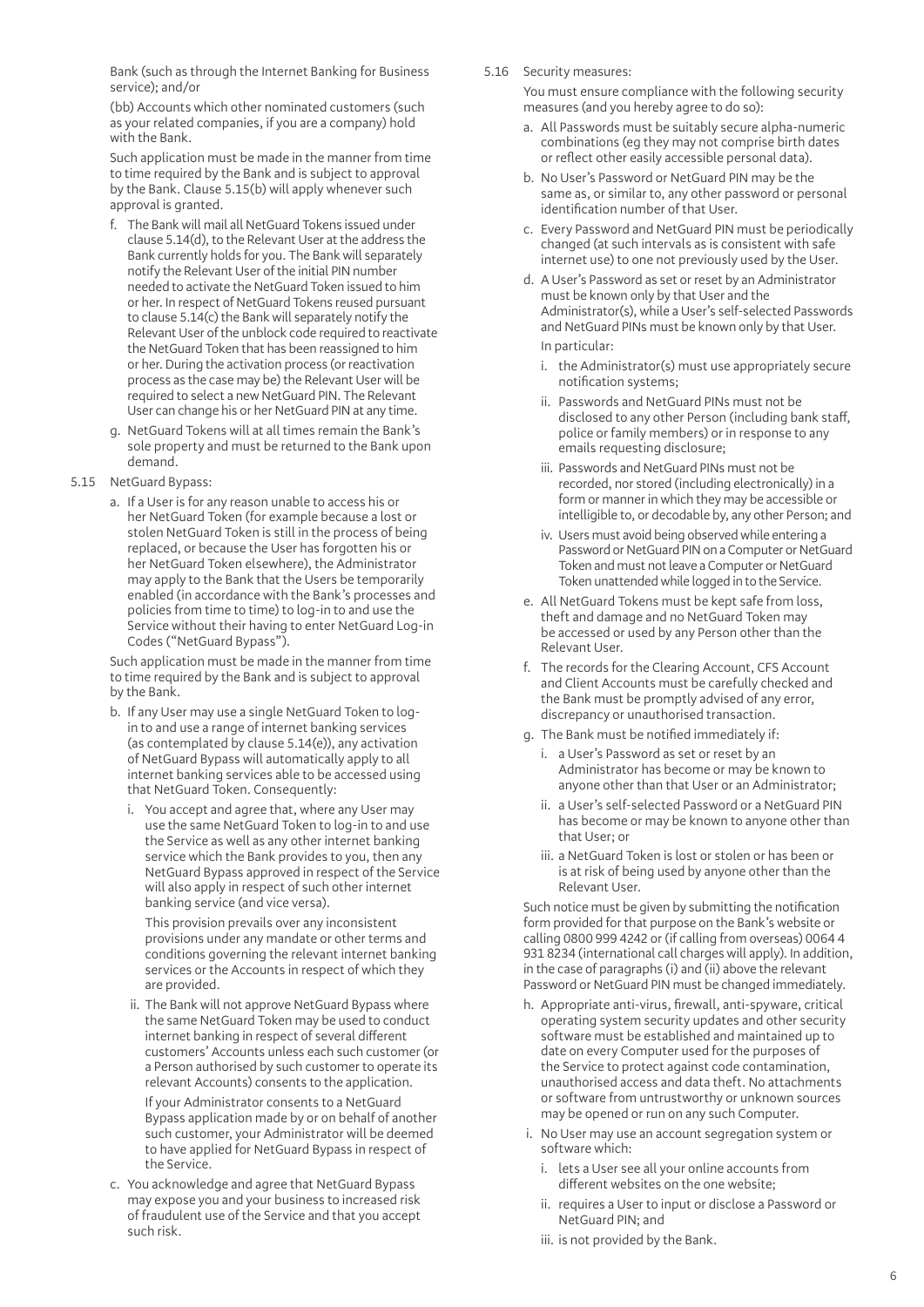- j. Every User must follow all reasonable security warnings from time to time given by the Bank (including by posting on its website) about the appropriate processes and safeguards to follow when using the Service or conducting internet banking generally.
- 5.17 If a set number (as determined by the Bank in its sole discretion from time to time) of incorrect log-in attempts are made due to the use of an invalid Password or NetGuard Log-in Code, then the Bank will suspend access to the Service by the User whose User ID was entered. If this happens, the Administrator must contact the Bank for assistance to reinstate the User's access to the Service.
- 5.18 If a set number (as determined by the Bank in its sole discretion from time to time) of incorrect attempts are made to generate a NetGuard Log-in Code due to the use of an invalid NetGuard PIN, then the relevant NetGuard Token will be deactivated. If this happens, the Administrator must contact the Bank for assistance to reactivate that NetGuard Token.

**Processing of Instructions** 

5.19 Subject to clause 5.3, Instructions will generally be processed as and when they are given and (if required) authorised.

> However, certain Instructions (including in particular Instructions to break or close Client Term Accounts or to Credit an Account held with another financial institution) will generally be processed overnight (or if the following day is not a Business Day, then by the next Business Day).

5.20 An Instruction can generally not be withdrawn or amended once it has been given and (if required by these Terms) authorised. However, amendment or cancellation of Instructions that have not yet been fully processed may be possible in exceptional instances, at the Bank's sole discretion. The Administrator should contact the Bank for assistance. The Bank is unlikely to be able to assist without the signed agreement of all relevant Account owners.

# 6. Operation of manual service

- 6.1 This clause 6 applies if the Bank provides the Manual Service to you.
- 6.2 The Manual Service enables Client Accounts to be opened and operated, and account information in relation to such Client Accounts to be obtained, by Instructions given by facsimile.
- 6.3 An Instruction given by facsimile must be:
	- a. signed by the number of Authorised Signatories required under your Account Operating Mandate; and
	- b. clearly state the name(s) of, and be signed by, the Authorised Signatory(ies) giving that Instruction.
- 6.4 The following operating Instructions can be given:
	- a. an Instruction to Credit monies to, or Debit monies from, the CFS Account or a specified Client Account (subject to interest rate decreases, where principal is Debited from a Client Term Account before maturity); and
	- b. an Instruction to close a specified Client Account once it has a nil balance.
- 6.5 An Authorised Signatory may at any time give an Instruction (or give a standing Instruction) requesting the following information:
	- a. the Client List, showing each Client's details and details of his or her Client Account(s);
	- b. the account details of the CFS Account and all, or any specified, Client Account(s) (including all account balances, transaction histories, transaction details and other account details);
	- c. such other information relating to the CFS Account and the Client Accounts as is from time to time made accessible to Authorised Signatories through the Manual Service.

The Bank will deliver such information in accordance with its delivery practices from time to time (as advised by the Bank upon request).

- 6.6 Instructions are only processed on Business Days, at various times as determined by the Bank from time to time.
- 6.7 An Authorised Signatory may at any time by facsimile request the variation or cancellation of an Instruction that has not yet been processed by the Bank. The Bank will endeavour to cancel or vary the Instruction as requested, but has no obligation to do so.

# 7. Instructions

**General**

- 7.1 Subject to these Terms, you are responsible for every Instruction (including every Instruction to Debit and Credit monies) in relation to the CFS Account and each Client Account, regardless of whether that Instruction is from you, an Authorised Signatory, a User, a Person otherwise authorised by you or any other Person acting with or without your knowledge or consent.
- 7.2 You are responsible to ensure that all information included in an Instruction is complete, accurate and correct.
- 7.3 An Instruction must not be subject to any conditions. The Bank will act on a conditional Instruction as if it were an unconditional Instruction.
- 7.4 No daily or transaction limits can be placed on Instructions or particular categories of Instructions.
- 7.5 The Bank is not obliged to act on any Instruction which appears, in the Bank's opinion, to be contrary to any applicable law, regulation, government, court, regulatory body's or applicable professional body's order, rule, or direction, or in circumstances in which the Bank deems it legally inadvisable to act upon such Instruction.

# 8. Your liability manual service

**Manual Service**

- 8.1 For the Manual Service, you are not liable for any losses for which the Bank is liable under clause 9, including any losses to the extent that they result from the negligent or fraudulent conduct of the Bank or its officers, employees or agents.
- 8.2 Subject to clause 8.1, you will be liable if an unauthorised transaction occurs through the Manual Service, including if you or an Authorised Signatory acted negligently or fraudulently.

### **Online Service**

- 8.3 For the Online Service, you are not liable for:
	- a. any losses for which the Bank is liable under clause 9, including any losses to the extent that they result from the negligent or fraudulent conduct of the Bank or its officers, employees or agents;
	- b. any unauthorised transaction through the Service by a Person who is not a User, before an Administrator could access the Service for the first time (unless you or a User acted fraudulently or negligently or otherwise contributed to such unauthorised transaction being conducted);
	- c. any unauthorised Instruction given using a NetGuard PIN, if the initial PIN number used to activate the relevant NetGuard Token was not delivered to the Relevant User, unless:
		- i. the Bank was given an incorrect address to which to deliver that initial PIN number; or
		- ii. you or a User acted fraudulently or negligently, or otherwise contributed to such unauthorised Instruction being given; or
	- d. any unauthorised Instruction given while the Service was suspended or after the Service was terminated by the Bank.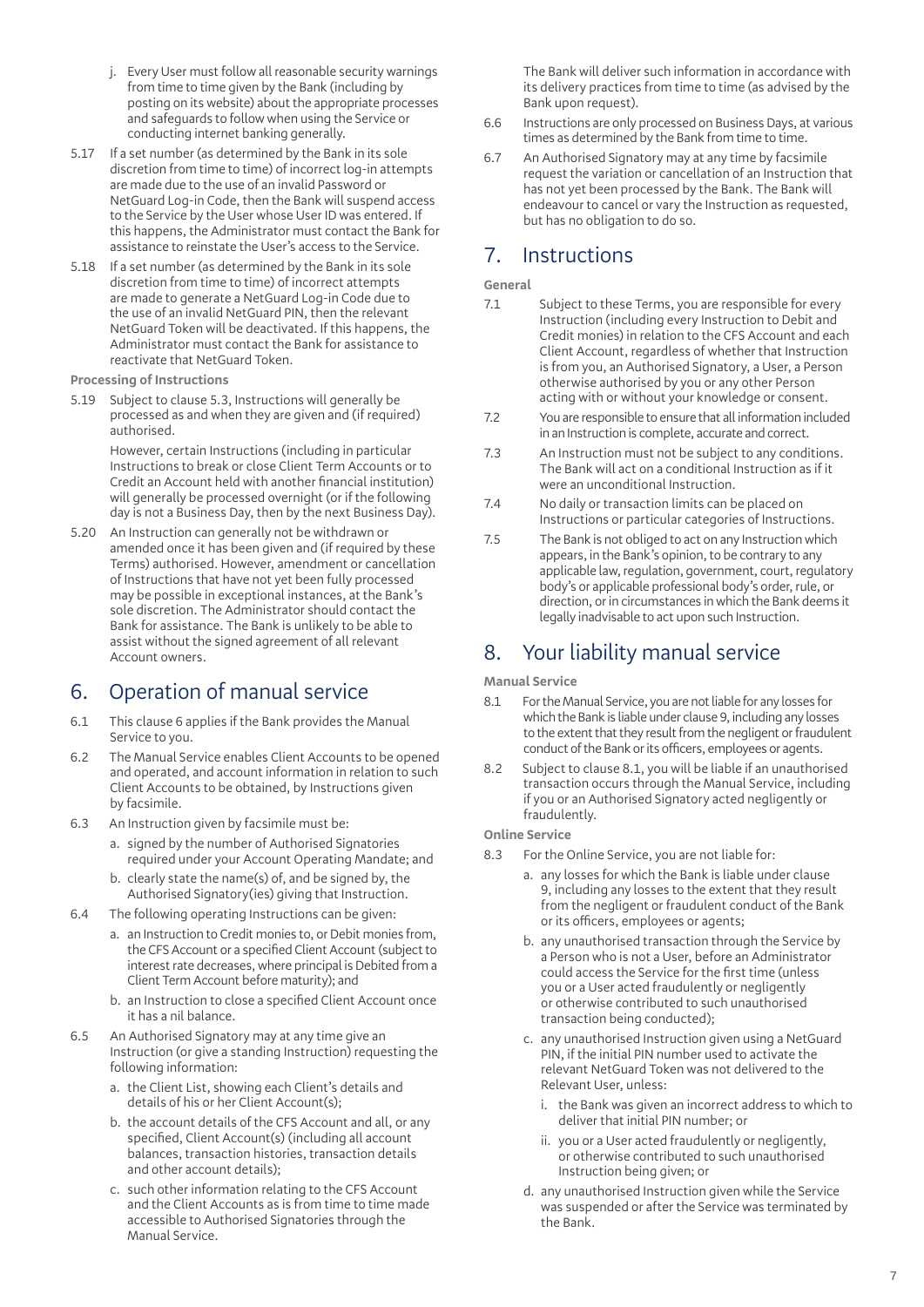- 8.4 For the Online Service, if you have promptly reported to the Bank the actual or possible:
	- a. disclosure of a Password or NetGuard PIN;
	- b. loss or theft of a NetGuard Token; or
	- c. unauthorised access to the Clearing Account, CFS Account or a Client Account through the Service.

You are not liable for any loss arising from any of the above events occurring after the Bank has been notified of this. This protection will not apply if you or a user have acted fraudulently or negligently or have contributed to such unauthorised disclosure, loss, theft or unauthorised access.

- 8.5 Subject to clauses 8.3 and 8.4, and save as provided in clause 9, you will be liable if an unauthorised transaction occurs through the Online Service, including if:
	- a. you or a User acted negligently or fraudulently;
	- b. you breached these Terms (including without limitation clause 5.16, for example by failing to ensure that a Password was suitable as a password, failing to ensure that no Password (including an initial Password) or NetGuard PIN was disclosed to other Persons, or failing to notify the Bank promptly of actual or possible disclosure); or
	- c. appropriate internet banking security measures were not adopted by any Person in connection with any NetGuard Token used in respect of both your CFS Account and other Accounts, as contemplated by clause 5.14(e).

In that event, your maximum liability will be the lesser of:

- i. the actual loss at the time of notification to the Bank; or
- ii. the maximum amount deposited in the Clearing Account and the CFS Account (inclusive of any amounts Credited to Client Accounts) between the time the unauthorised access occurred and the time you notified the Bank.
- **Fraudulent and unauthorised transactions**
- 8.6 If you, an Authorised Signatory or a User use the CFS Account or a Client Account (or allow it to be used) to process:
	- a. fraudulent transactions; or
	- b. transactions that have not been authorised by the relevant Client, you may be liable for some or all of the loss suffered by the Person who has been defrauded or by such Client.

## 9. The Bank's liability

- 9.1 You acknowledge that:
	- a. the Service may expose you to increased risk of fraud in respect of Client Funds by Authorised Signatories, Users or third parties; and
	- b. you accept such risk.
- 9.2 The Bank will take all reasonable precautions on its part to ensure that the information input through the Service will remain confidential and protected from unauthorised access by third parties. However, except as otherwise required under the Consumer Guarantees Act 1993 (if applicable under the Standard Terms), the Bank will not be responsible for any loss, damage or liability to you or your business arising from the loss, alteration or disclosure of any information transmitted which is the result of any event, activity or circumstance beyond the Bank's reasonable control.
- 9.3 The Bank will use reasonable care and skill in providing the Service. However, subject to complying with its obligations under the Consumer Guarantees Act 1993 (if applicable under the Standard Terms), the Bank will not be responsible for any loss, damage, cost, expense or liability (whether in contract, tort or otherwise, and whether direct, indirect or consequential, and whether economic or otherwise) that you or your business suffer or incur by reason of, or in connection with, the provision

or operation of the Service save to the extent that this results from fraud or negligence on the part of the Bank, its agents, its officers or its employees.

In particular, but without limiting the generality of the foregoing, the Bank will not be responsible for any loss incurred by reason of or in connection with:

- a. any forgery of an Authorised Signatory's signature (unless the forgery was evident);
- b. any Instructions given or authorised without authority or in excess of authority;
- c. any use of Access Rights or a Password or NetGuard PIN without authority or in excess of authority;
- d. any data input error;
- e. an Authorised Signatory's or User's inability to access the Service or any application associated with or reliant on the Service at any time, any failure or delay in providing the Service or a malfunction of any systems or equipment supporting the Service (including without limitation the NetGuard system, any NetGuard Tokens or any telecommunications equipment);
- f. any event or cause outside the Bank's reasonable control (including, but not limited to, failure of a Receiving Financial Institution, power failure or fluctuations, equipment, systems or telecommunication link defects or failures, or strikes, lockouts or industrial disturbances); or
- g. any fraudulent act, negligence or error on the part of yourself, any Authorised Signatory or User or any of your employees, agents, consultants or contractors (whether acting within the terms of their appointment or not) and/or any third party.

The Bank reserves the right to request access to the Computers used by Users to verify compliance with clause 5.16. If you refuse the Bank's request for access then the Bank may refuse your claim.

- 9.4 Except as otherwise required under the Consumer Guarantees Act 1993 (if applicable under the Standard Terms), and notwithstanding any other provision of these Terms (including without limitation clause 9.3), the Bank will not in any circumstances be liable for any:
	- a. indirect; or

b. consequential,

damage, liability or loss (including without limitation loss of profits) that you or your business suffer or incur by reason of, or in connection with, the provision or operation of the Service, whether or not such damage, liability or loss is attributable to the Bank, its officers, agents or employees and/or any other Persons.

- 9.5 The Bank will not have any responsibility or liability for any internal or external use that you, an Authorised Signatory, a User or anyone else may make of any data, information or any other statement provided through or in relation to the Service.
- 9.6 You (and if more than one, each of you jointly and severally) agree to indemnify the Bank fully against any liability, loss or damage suffered or incurred by the Bank in relation to the CFS Account and every Client Account, however arising and by whomsoever caused and whether arising directly or indirectly, from the use and operation of the Service (not being liability, loss or damage for which the Bank is liable under these Terms). Without limiting the foregoing, you will indemnify and continue to hold indemnified the Bank in full for any claims or demands made by any Person against the Bank as a consequence of performing an Instruction.

# 10. Suspension and termination

10.1 The Bank may at any time suspend or terminate your use of the Service in whole or in part. The Bank will normally give you at least 14 days' notice, setting out the relevant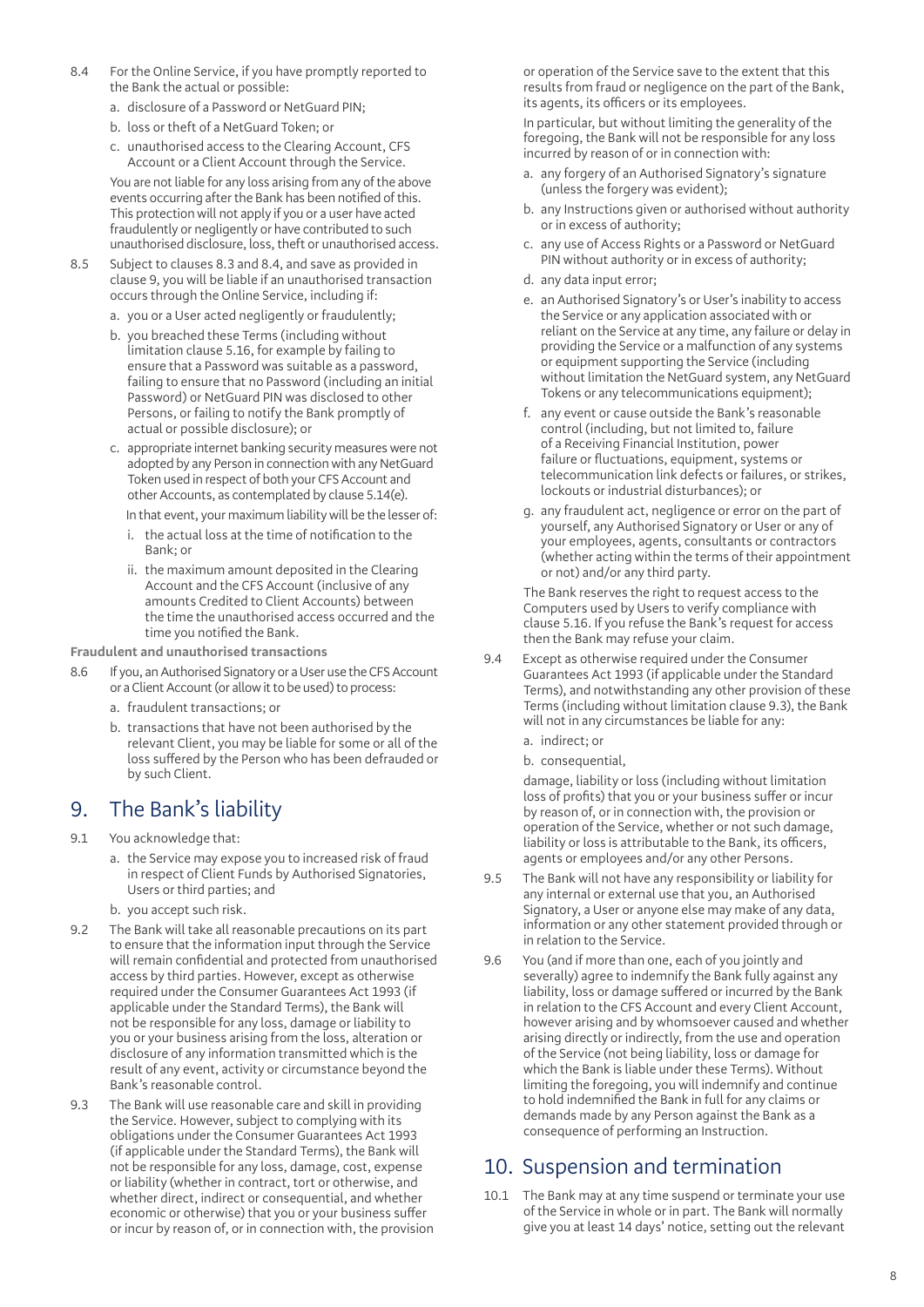details, before suspending or terminating your use of the Service (whether in whole or in part). However, the Bank need not give such notice where the Bank suspends or terminates the Service to you:

- a. in compliance with a Court order;
- b. where you have acted unlawfully;
- c. where you have breached these Terms, the terms and conditions governing the Clearing Account or CFS Account or the terms and conditions governing any service or facility provided to you through the Service;
- d. where you have, or an Authorised Signatory or User (as the case may be) has, acted abusively to the Bank's  $stat$ f or
- e. where the Bank is otherwise so entitled under the Banking Code.

The Bank will not be liable for any loss you may suffer as a result of such suspension or termination.

- 10.2 You may terminate the Service provided to you at any time by giving not less than three Business Days' written notice of termination to the Bank.
- 10.3 If the Service is suspended or terminated:
	- a. all pending Instructions will be cancelled thereby; and
	- b. all monies Credited to Client Accounts (together with all accrued but unpaid interest thereon) will be Credited to the Clearing Account, following which the Client Accounts (and in the case of termination, the CFS Account) will be closed. The rate decreases applicable to early withdrawals will apply in calculating the accrued but unpaid interest on Client Term Accounts that have not yet matured as at the suspension or termination date.
- 10.4 Any suspension or termination of the Service will not affect obligations incurred by you in relation to the Service prior to such suspension or termination. All amounts due and owing to the Bank in respect of the Service, if not already due and payable, will become immediately due and payable at termination.
- 10.5 Where the Application for the Service was made in the name of two or more Persons ("Holders"), termination by some of those Holders ("Departing Holders") of their use of the Service does not affect the rights and obligations of:
	- a. the remaining Holders in relation to their use of the Service, whether prior to or after the termination time that applies to the Departing Holders; or
	- b. the Departing Holders in relation to any use of the Service, whether by themselves or the remaining Holders, prior to the termination time that applies to the Departing Holders.

### 11. Variations

- 11.1 The Bank may vary these Terms unilaterally from time to time. The Bank will give you at least 14 days' notice of any such variation, unless it is necessary in the circumstances for the Bank to give a lesser notice period (for example, where it is necessary to protect the security of the Service).
- 11.2 The Bank has the right, in its sole discretion, by prior notice to change or cancel any of the services that are offered through the Service or to cancel the Service itself.

### 12. Fees and charges

- 12.1 You must pay the Bank on demand the fees and charges if any (calculated at the Bank's prevailing rates, as notified by the Bank from time to time) for:
	- a. your ongoing use of the Service; and
	- b. any NetGuard Tokens supplied by the Bank (if the Online Service is provided to you).

You authorise the Bank to debit such fees and charges from any Account you hold with the Bank.

- 12.2 The Bank may from time to time:
	- a. vary the amount, frequency or time for payment of any fees or charges; and
	- b. introduce new fees and charges, relating to the Service and NetGuard Tokens. The Bank will keep you advised of any such changes in accordance with the Banking Code.
- 12.3 You are responsible for all telecommunication and internet service provider costs associated with your use of the Service.
- 12.4 You acknowledge that another financial institution may impose fees and charges where any commission or Client Funds are transferred to an Account held with that financial institution.

### 13. Notices

- 13.1 All notices from the Bank required to be in writing shall be:
	- a. in writing signed (including electronically) by an authorised officer of the Bank (this includes correctly authorised email messages from the Bank);
	- b. given by email, letter or fax, or (for general communications) by displaying information at the Bank's branches or by statements in the printed media, including public notices, and (for changes to information posted on the Bank's website, including variations of these Terms) by noting such changes on that website (provided that if at any time the Banking Code imposes additional notice requirements, then the Bank will comply with those requirements); and
	- c. deemed to be duly given if left at the address of the first named party in the registration form for the Service, sent by prepaid ordinary post (airmail if posted from a place outside New Zealand) to that party's address, sent by facsimile to that party's facsimile number, or sent via email to that party's email address.
- 13.2 All notices and other communications from you to the Bank under these Terms or in relation to the Service (other than Instructions) shall be:
	- a. in writing signed by you (and if more than one, each of you), or if you are a company, an authorised officer; and
	- b. delivered or sent by prepaid ordinary post (airmail if posted from a place outside New Zealand) to the address in clause 13.5 (or as otherwise advised by the Bank from time to time) or by facsimile transmitted to the facsimile number given in clause 13.5 (or as otherwise advised by the Bank from time to time).
- 13.3 A notice is taken to be received:
	- a. in the case of a posted letter, on the third day after posting;
	- b. in the case of a facsimile, on production of a transmission report by the machine from which the facsimile was sent which indicates that the facsimile was sent in its entirety to the facsimile number of the recipient; or
	- c. in the case of an email, when it enters the recipient's Computer (and is effective when received even if the recipient is unaware thereof), provided that any termination notice given by you under clause 10.2 shall be deemed given on the later of the above date or the date of actual receipt.
- 13.4 An email is deemed to be sent from the place where the sender has its place of business and to be received where the recipient has its place of business (or if the sender or receiver has more than one place of business, then its principal place of business, or if it has no place of business, then its usual place of residence).
- 13.5 All notices from you to the Bank should be sent to: **Client Fund Service Bank of New Zealand Customer Account Services PO Box 2112, Wellington Fax (04) 474 7777**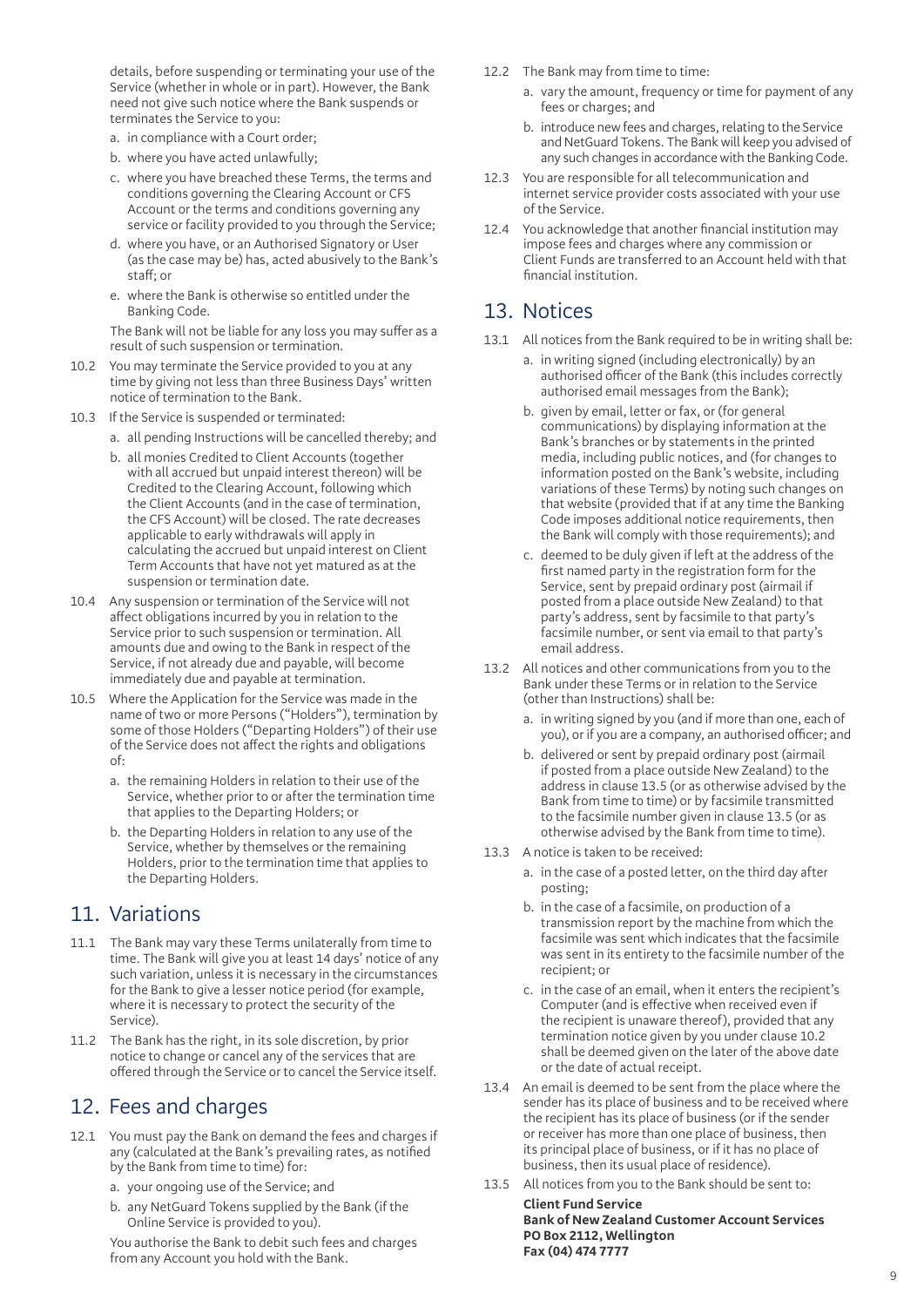# 14. Miscellaneous

- 14.1 You acknowledge and agree that:
	- a. the Bank may from time to time require proof, to its satisfaction, of the identity of yourself, any Person authorised to give Instructions through the Service and any Person for whose benefit or on whose behalf funds are invested through the Service; and
	- b. you will promptly on request provide the Bank with such proof.
- 14.2 The Bank's records of transactions through, or access to, the Service shall (in the absence of manifest error) be prima facie evidence of such transactions or access.
- 14.3 The Bank will comply with the Banking Code as it applies to these Terms.
- 14.4 You must obtain all necessary government approvals, and comply with all requirements, as may be necessary from time to time in relation to any Instruction.
- 14.5 These Terms shall be governed by and interpreted according to the law of New Zealand. You submit to the non-exclusive jurisdiction of the New Zealand courts to hear and determine all disputes arising under these Terms or in connection with the Service.

# 15. Meaning of words

In these Terms (unless the context otherwise requires):

"**Access Number**" means a numerical code which the Bank allocates to your CFS Account and which every User must enter when logging in to the Service.

"**Access Rights**" means, in relation to CFS Account and the Client Accounts, the access available to a User (as allocated from time-to-time by an Administrator pursuant to these Terms).

"**Account**" means an account held by any Person with a financial institution, including the Bank.

"**Account Operating Mandate**" means the account operating mandate given by you to the Bank in respect of:

- a. the Clearing Account (to the extent that transactions are conducted on it through the Service); and
- b. the CFS Account, as recorded in the registration form which you provided under clause 2.5a., together with all modifications thereto under clause 2.7.

"**Administrator**" means, in relation to the Online Service, an individual appointed to oversee the operation of the Service as it relates to the Clearing Account, CFS Account and the Client Accounts, appoint and remove Users, allocate Access Rights and otherwise administer and use the Service as provided in these Terms.

"**Application**" means your original application to the Bank (made on the registration form provided by the Bank) to provide the Service to you, together with all modifications from time to time requested by you in accordance with clause 2.7.

"**Authorised Signatory**" means an individual:

- a. whom you have nominated, in the Account Operating Mandate, as authorised to:
	- i. give Instructions to transfer Client Funds from the Clearing Account to the CFS Account; and
	- ii. give Instructions in respect of the CFS Account (together with every Client Account opened under the CFS Account); and
- b. whose appointment as an Authorised Signatory has not been terminated by you in accordance with these Terms.

"**Authoriser**" means, in relation to the Online Service, an individual appointed by an Administrator to use the Service and authorise Instructions.

"**Bank**" means the Bank of New Zealand and its successors and assigns.

"**Banking Code**" means the Banking Code issued by the New Zealand Bankers' Association (as the same may be amended or replaced from time to time).

"**Business Day**" means a day other than a Saturday, Sunday or gazetted public holiday observed in New Zealand (but includes provincial anniversary days).

"**CFS Account**" means an Account which you hold with the Bank:

- a. named as the CFS Account in your Application (as accepted by the Bank); and
- b. in which all Client Funds invested through the Service are in fact deposited (notwithstanding that such Funds are notionally invested in various Client Accounts).

"**Clearing Account**" means an Account which you hold with the Bank:

- a. named as the Clearing Account in your Application (as accepted by the Bank); and
- b. to which the principal monies and interest Credited to Client Accounts must (in default of any contrary Instruction in accordance with these Terms) be Credited on the due date for payment thereof.

"**Client**" means a Person for the benefit of whom, or for whose account, you hold funds (and includes, where the context so permits, Persons for whose joint benefit or for whose joint account you hold funds).

"**Client Account**" means a notional account opened through the Service in the name of a particular Client.

"**Client Call Account**" means a Client Account opened on terms that all funds Credited to it are invested at call.

"**Client Funds**" means monies held by you for the benefit or to the account of one or more Clients.

"**Client List**" means the list of Clients in respect of whom Client Accounts have been or can be opened.

"**Client Term Account**" means a Client Account opened on terms that all principal monies Credited to it are invested for a specified term.

"**Computer**" includes (without limitation) any device which may be used to access a computer or a network from a remote site or while mobile.

"**Controlled Instructions**" has the meaning given to that term in clause 5.7(e).

#### "**Credit**":

- a. in relation to a Client Account, means to allocate funds deposited in the CFS Account to that Client Account;
- b. in relation to the CFS Account, means (as the context may require):
	- i. to transfer monies from the Clearing Account to the CFS Account;

or

ii. to reallocate funds from a Client Account to the CFS Account;

and

c. in relation to any other Account, means to pay or transfer monies to that Account.

"**Credit Instruction**" means an Instruction to Credit funds to an Account or a Client Account.

### "**Debit**":

- a. in relation to a Client Account, means to reallocate funds from that Client Account to the CFS Account and then transfer the same from the CFS Account to another Account;
- b. in relation to the CFS Account, means (as the context may require):
	- i. to allocate funds from the CFS Account to a Client Account; or
	- ii. to transfer monies from the CFS Account to another Account; and
- c. in relation to any other Account, means to withdraw monies from that Account or to transfer monies from that Account to another Account.